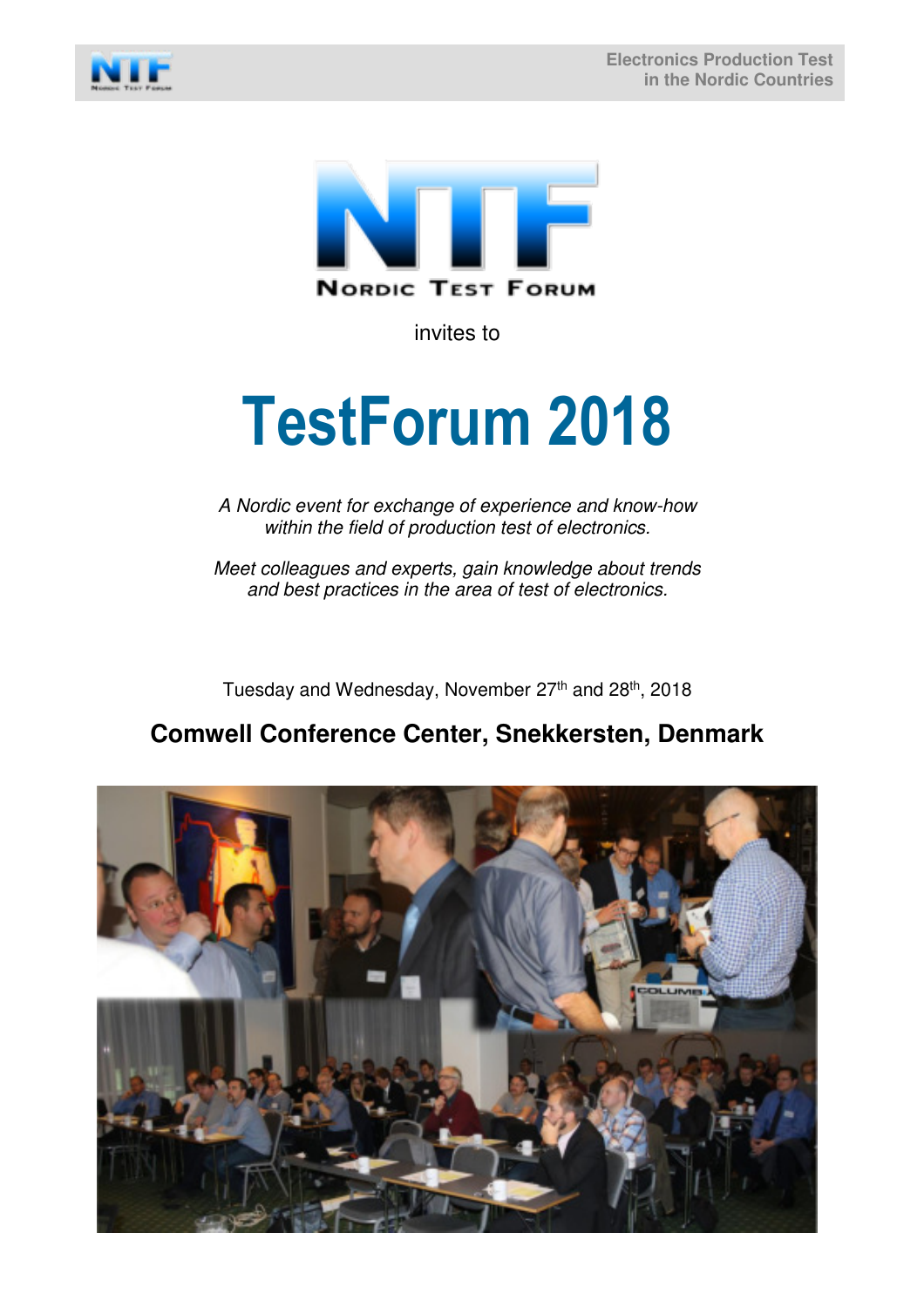

## **TestForum 2018 November 27th & 28th Comwell, Snekkersten, Denmark**

On behalf of the Nordic Test Forum committee, it is my pleasure to invite you to Comwell Conference Center, Snekkersten, Denmark to the annual NTF conference, TestForum 2018. This is the fourth time of visiting Denmark for our annual conference. Snekkersten is located close to Elsinore (Helsingør), part of Greater Copenhagen, and located about 1 hour by direct train from Copenhagen Airport, Kastrup, or by taxi or car. The conference facility also accommodates hotel, which we recommend for the stay in Denmark.

Again this year, we have managed to put together an excellent technical program for TestForum, focusing on test automation, test strategies, test quality, structural test, functional test and JTAG based test. Not least the challenge in industry with growing automation is reflected in the program, and we are particularly proud of having a major focus on robots, or should I say cobots (collaborative robots). The Keynote focusses on this theme, followed later on in day 1 by 2-3 papers on the subject. The day 1 technical programme ends with a panel session on how to balance the use of robots against more classic automation. No question that the topic is one of the hot issues for many of us in test engineering in present years.

Among the presenters, we find experts from Denmark, Finland, Germany, Norway, Sweden, Belgium, Italy, UK and USA.

This year we have also managed to add a workshop on Industrial IoT to the program. This event is an add-on and run by the partners of a NordForsk project on R&D on IIoT (also referred to as I2OT or I²OT), HI<sup>2</sup>OT a Nordic university collaborative project. Participants of the TestForum 2018 are invited to stay on in the late afternoon of day 2 to join in on the workshop. During the workshop there will also be wine & cheese refreshments.

This year's Keynote speaker is Søren Peter Johansen, Department Manager, Robotics Technology, Technological Institute. Søren Peter Johansen comes from the Nordic Robotic melting pot in Odense Denmark, an area where many companies in the robotics sector have emerged in recent years and grown to large companies. Companies like Universal Robots, MIR, Blue Ocean Robotics and others are part of this robotics adventure. Søren Peter Johansen will speak about testing - using robotics. The title of the keynote is "Trends in the use of robotics in the electronic production and test of devices"

The conference, the conference dinner and the mini exhibition offer great opportunities for technical and business discussions and networking.

On behalf of the committee, I wish to welcome you to TestForum 2018!

Yours sincerely

Knut Batstolokken

 Knut Båtstoløkken Chairman of *Nordic Test Forum*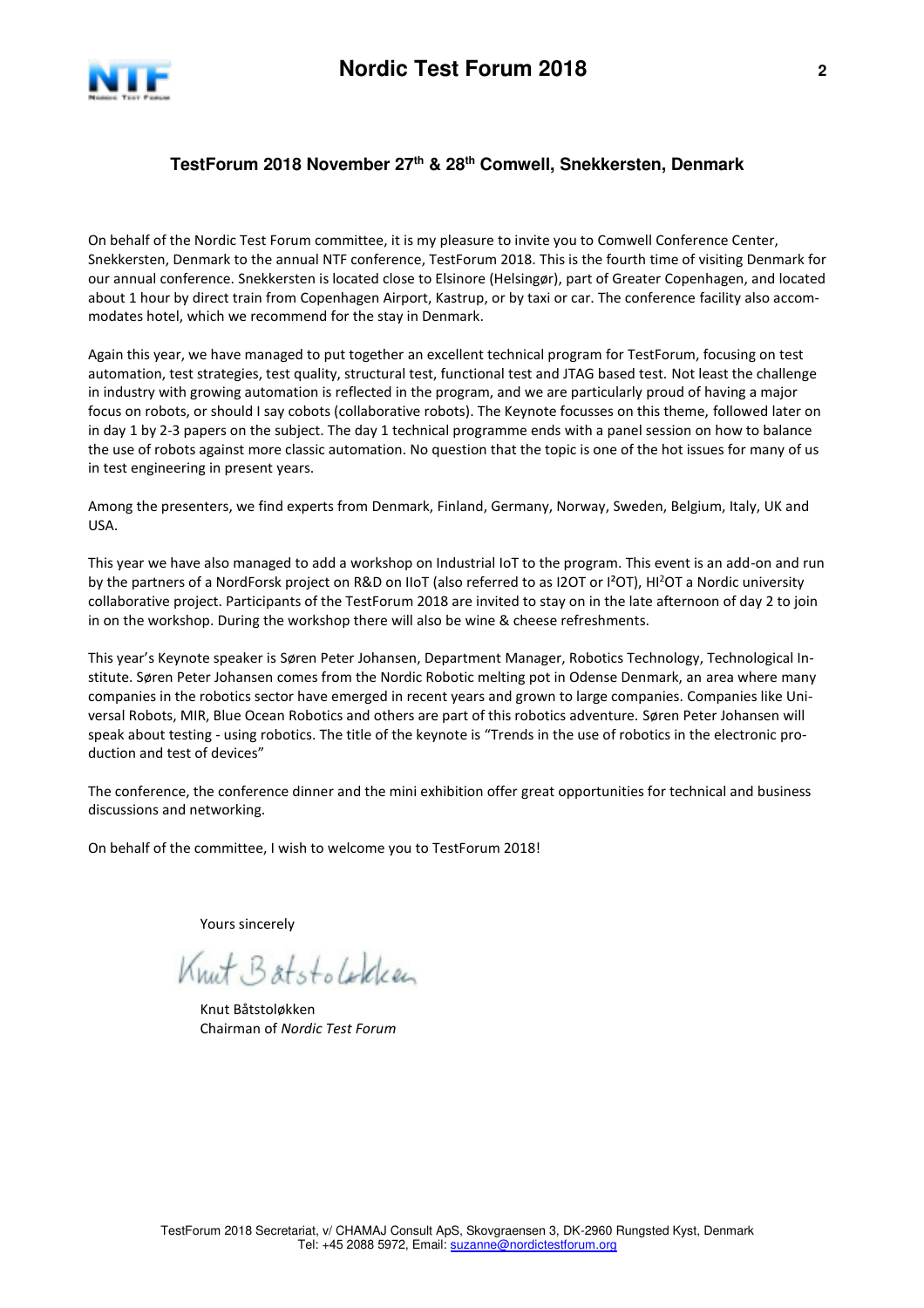

## **Key Note Speaker**

## *"Trends in the use of robotics in the electronic production and test of devices"*

Søren Peter Johansen**, Technology Manager, Danish Technological Institute, Robot Technology** 



Søren Peter Johansen is born and raised on a farm in the early sixties. From childhood he learned innovative methods, i.e. how to fix machines with available tools and parts, and why playing with LEGO is good for you when you later need to stack straw bales into large structures. During primary school he learned himself how to fix TV-sets based on simple tests of radio tubes, capacitors and resistors. The technical curiosity led him to the local university where he became a Master in Computer Science and Physics.

Since the mid-nineties he has been commercial active in the implementing automatic machines and robots at production sites of electronics including the companies Danfoss, Grundfos, Flextronics, Ericsson, Enermet and even IBM in the USA. At the beginning as programmer latest as CTO and co-founder in a start-up company.

Since 2010 he has worked for DTI (Teknologisk Institut) as Technology Manager in Odense – the largest eco-system for robotics development in Northern Europe. With his frequent visits to companies and his participation in research and innovation projects at a European level, he can tell where the commercial demands meet the available technologies.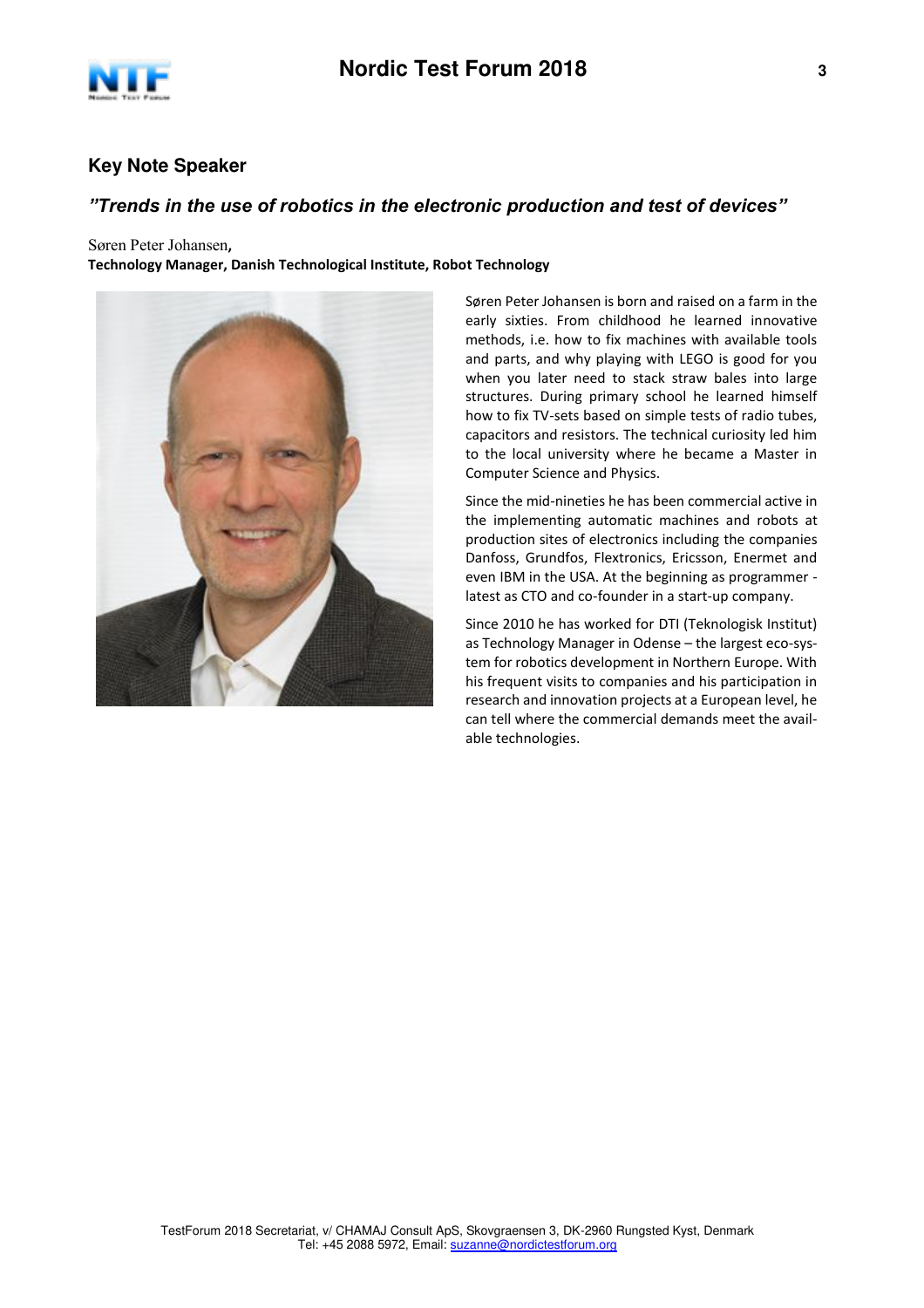

# **Nordic Test Forum in Brief**

*TestForum* is an annual event that *Nordic Test Forum (NTF)* runs every fall/early winter. *TestForum* typically has 4-6 thematic areas and cover a broad balance of test and inspection.

*TestForum* has its roots back the late eighties, where it originated as an event for the Norwegian electronics industry. However, from the late part of 2001 a group of people from Norway, Sweden and Denmark established the network, *Nordic Test Forum*. Later on, this activity (including the *TestForum* event was extended to include all the Nordic countries. The language of the official presentations is English. Content and focus of the TestForum varies over time, but always within topic areas in focus at a given point in time.

*TestForum* has its main emphasis on issues relevant to production managers, engineers and technicians working in the fields of production, test, inspection and validation of electronics. At TestForum events we offer technically relevant presentations on methodology, tools, modules/instruments and available technology. The interaction between users and suppliers within the focus areas is an important asset of TestForum, and this balance and interaction is pursued in presentations, panel discussions, and in the planning of the events.

#### **TestForum Aims at:**

- Creating and sustaining a relevant, balanced and coherent interaction between users as well as between users and suppliers of solutions for test, inspection, validation and production of electronics.
- Providing an up-to-date view on new methodologies and tools for relevant test, inspection, validation and production of electronics.
- Establishing a relevant and balanced view on equipment, systems, tools and software from tool vendors in the domain.

#### **Target Audience of TestForum**

Engineers and technicians, managers and planners within the fields of electronics production and test, inspection and validation. Includes also decision makers in organizations that procure equipment, tools and systems for production and test, inspection and validation of electronics.

#### **Executive Committee of TestForum event and NTF organization**

| Knut Båtstoløkken        | Kitron AS, Norway (Chairman)            |
|--------------------------|-----------------------------------------|
| Birger Schneider         | CHAMAJ ApS, Denmark (Treasurer)         |
| Bjørn B Larsen           | NTNU, Norway (Secretary)                |
| Stig-Gunnar Jensen       | Eltek AS, Norway                        |
| <b>Mick Austin</b>       | JTAG Technologies Finland, Finland      |
| Artur Jutman             | Testonica Lab, Estonia                  |
| Erik Larsson             | Lund University, Sweden                 |
| Lars Kongsted-Jensen     | EP-TeQ A/S, Denmark                     |
| Magnus Rönnqvist         | Syntronic Test Systems AB, Sweden       |
| Mauri Aalto              | Neste Engineering Solutions OY, Finland |
| <b>Mattias Ericsson</b>  | AddQ, Sweden                            |
| <b>Paulius Musteikis</b> | UAB Kitron, Lithuania                   |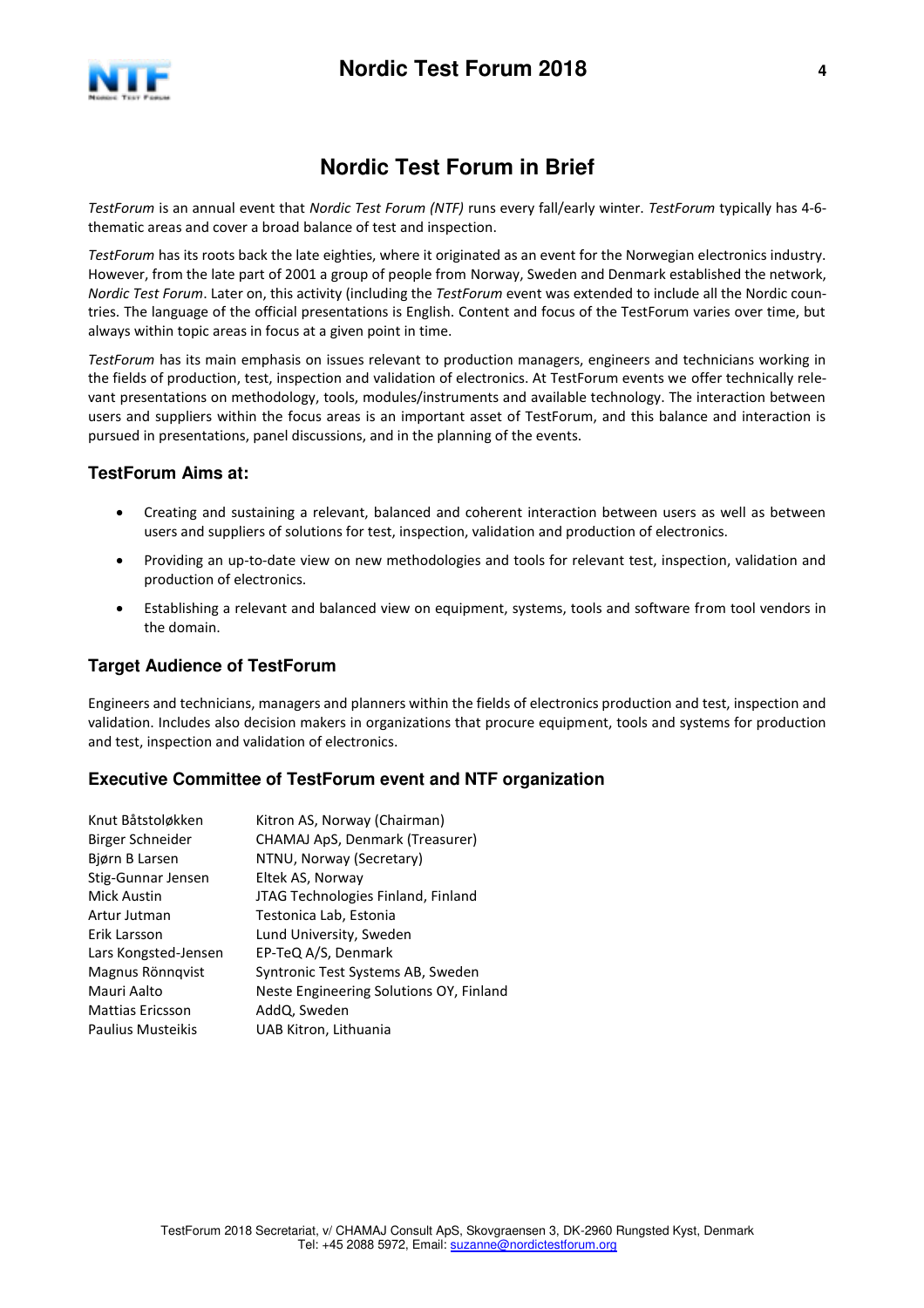

#### **Become a Member of Nordic Test Forum**

If you are involved in production test, validation test, and inspection of electronics and your professional work is related to activities in the Nordic countries as a test professional, design engineer, manufacturer, supplier of solutions, consultant, etc., you may register as member of Nordic Test Forum (NTF) in order to benefit from:

- Exchange of know-how in testing
- Increased contact network in the Nordic countries
- Surveillance and information of International activities in the area of test and inspection
- Discounts at NTF seminars and TestForum events
- Membership list

Please register on the WEB page: [http://www.NordicTestForum.org](http://www.nordictestforum.org/)

#### **TestForum 2018 Local Organizer**

The local organizer is:

**Birger Schneider**  CHAMAJ ApS Skovgraensen 3, DK-2960 Rungsted Kyst Denmark

Phone: +45 4557 0705 Mobile: +45 4055 2100 E-mail: birger.schneider@chamaj.com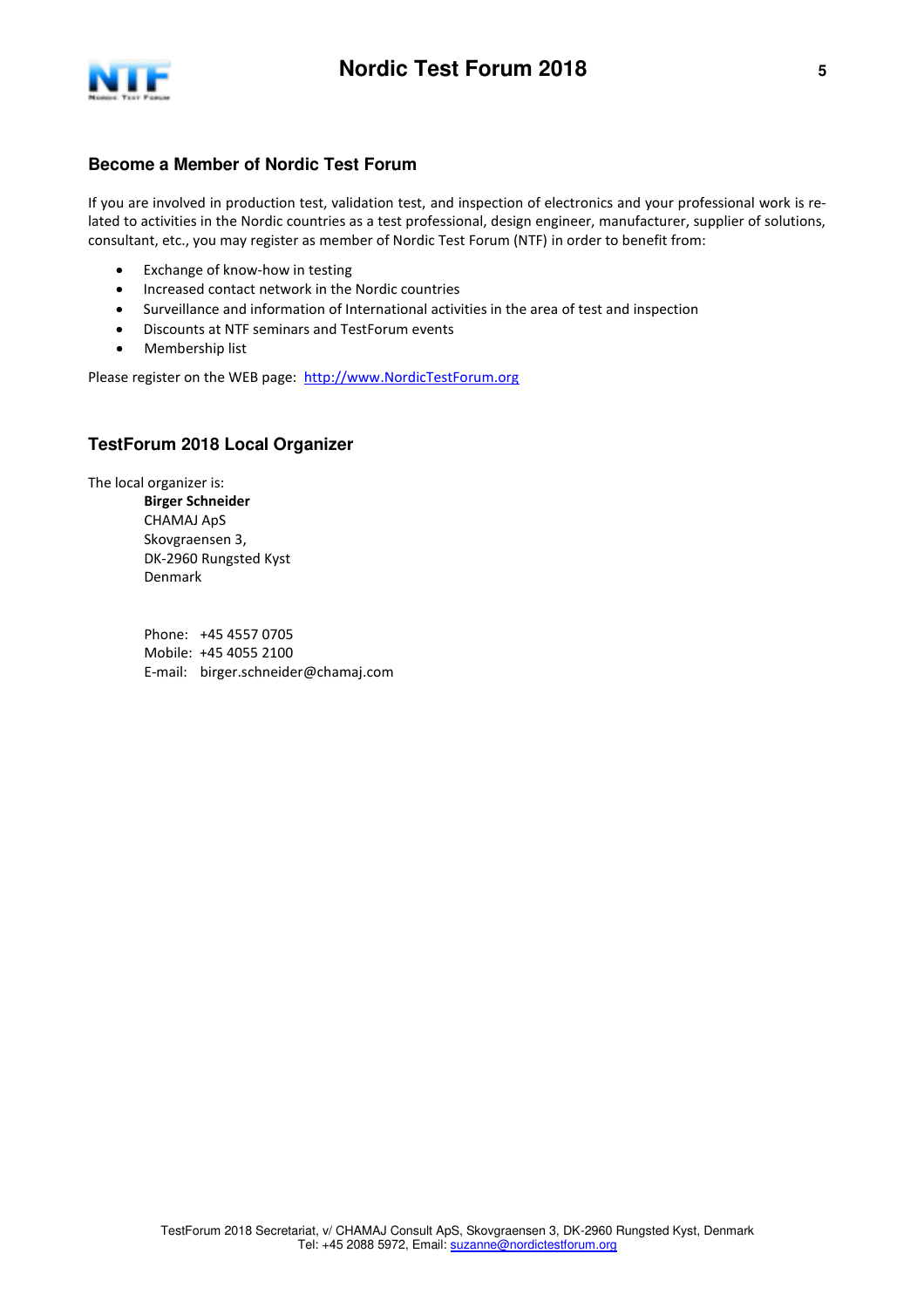

# **Technical Program of TestForum 2018**

## **Nordic Test Forum (NTF) Annual Assembly, Monday November 26th 2018**

The NTF organization holds an annual general assembly a day before the TestForum conference. This year it will be held on **November 26th at 20:00**. The agenda and motions will be dispatched to the members in a separate mailing.

#### **Time Titles Speakers or additional info** 08:30-08:50 | Registration **08:50-09:00 Welcome / Introduction** Knut Båtstoløkken **09:00-10:00 Key Note Session** Chairman: Knut Båtstoløkken 09:00-10:00 <sup>"Trends</sup> in the use of robotics in the electronic production and test of devices" Søren Peter Johansen, Danish Technological Institute, Denmark **10:00-10:30 Exhibitor Forum:** short presentations Chairman: Mick Austin 10:30-11:00 | Coffee Break / Exhibition **11:00-12:30** Session 1: Test Strategies 1 **Chairman: Stig-Gunnar Jensen** 11:00-11:30 "In-line PCBA testing" Henrik Frost, Danfoss Peder D. Lomborg, DSE 11:30-12:00 | "PCB Design for Test and Implementation of Test Strategies" Mark Laing, Mentor, A Siemens **Business** 12:00-12:30 | "Defect free-products: what is the best DfT flow in order to deliver defect-free PCBA" Christophe Lotz, Aster 12:30-13:30 Lunch **13:30-15:00 Session 2: Structural Test** Chairman: Mattias Ericsson 13:30-14:00 "Can new technology give more performance to Lothar Diez, Spea<br>the Flying Probe as to Board Testers?" 14:00-14:30 "Increasing ICT coverage with Powered Framescan and protect your devices with Safe Test" | Angel Olivares Teradyne 14:30-15:00 The Next Generation of Manufacturing Board The Next Generation of Mandracturing Board Jun Balangue, Keysight Technologies<br>Test: Testing the technologies of the future" 15:00-15:30 | Coffee Break / Exhibition **15:30-16:30 Session 3: Cobots in Test Automation** Chairman: Magnus Rönqvist 15:30-16:00 "The Automation challenge - The Usage of Collaborative Robots in Testing and In-Circuit Tests " Thomas Goetz Keysight Technologies 16:00-16:30 "Flexible automation supported using Cobots"<br>
(Collaborative robots)" Per Kloster Poulsen, Universal Robots 16:30-17:00 **News from conferences News from conferences News 5 and 2011** Chairman: Artur Jutman 17:00-17:30 Fruit & Refreshments / Exhibition **17:30-19:00 Panel debate:**  Patier debate.<br>"Robotics in testing vs traditional automation?"  $\Big|$  Panel moderator: Birger Schneider **19:30 Dinner**

# **Tuesday, November 27th , 2018**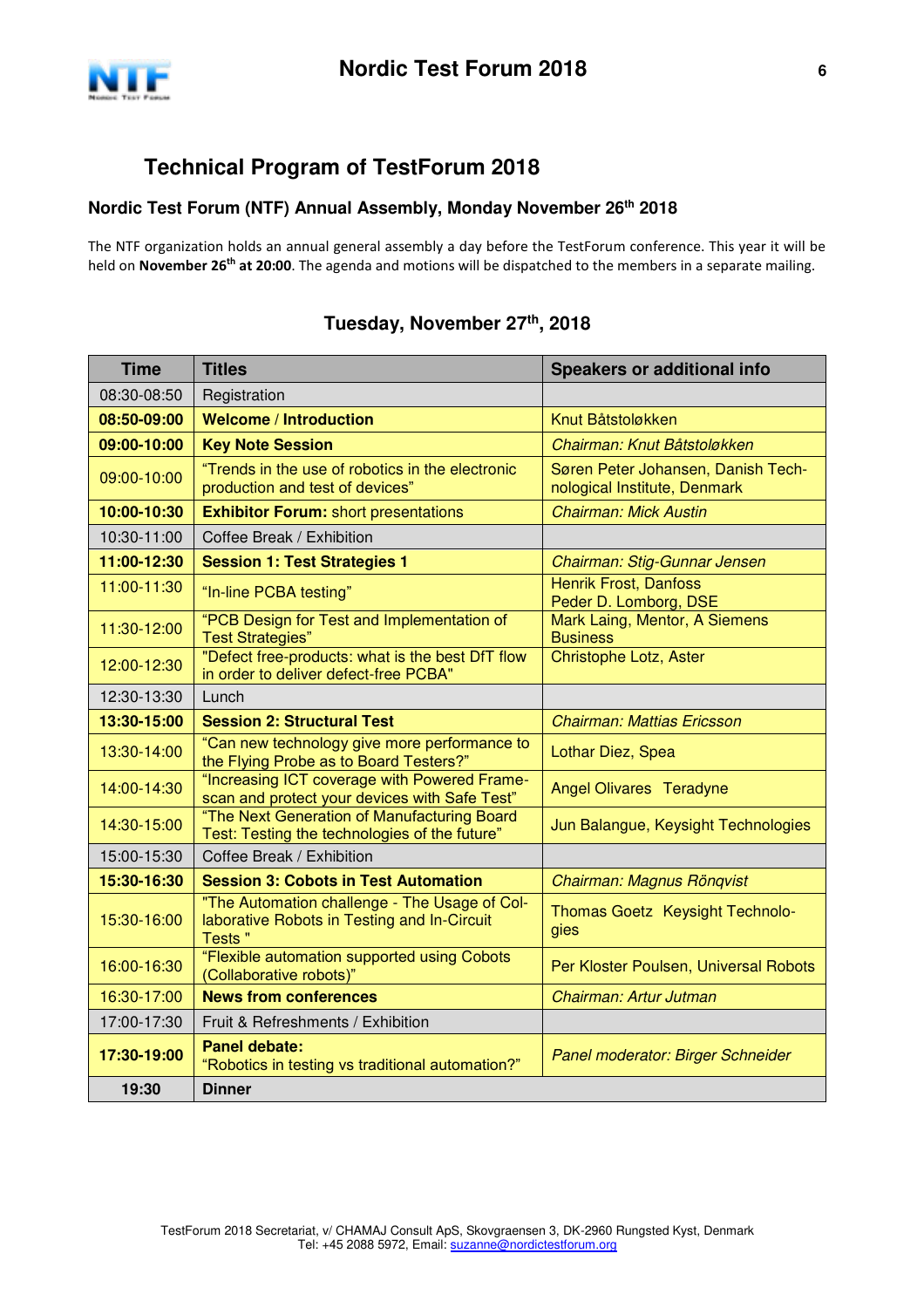

# **Wednesday, November 28th , 2018**

| <b>Time</b> | <b>Titles</b>                                                                                                                  | <b>Speakers or additional info</b>             |  |
|-------------|--------------------------------------------------------------------------------------------------------------------------------|------------------------------------------------|--|
| 09:00-10:30 | <b>Session 4: Test Strategies 2</b>                                                                                            | Chairman: Mauri Aalto                          |  |
| 09:00-09:30 | "To Software Platform or Not to Software Plat-<br>form"                                                                        | Mattias Ericsson, AddQ                         |  |
| 09:30-10:00 | " Visual Management - Looking at the (big) pic-<br>ture"                                                                       | Mikko Karjalainen, KaVo Kerr                   |  |
| 10:00-10:30 | "A Soft Approach to Manufacturing Execution<br>Systems"                                                                        | Vidar Grønås, Virinco                          |  |
| 10:30-11:00 | Coffee Break / Exhibition                                                                                                      |                                                |  |
| 11:00-12:30 | Session 5: Reliability, RF & Other Chal-<br>Chairman: Mikko Karjalainen<br>lenges                                              |                                                |  |
| 11:00-11:30 | "Reliable product development based on phys-<br>ics of failure"                                                                | Suzanne Otto, FORCE Technology                 |  |
| 11:30-12:00 | (title is coming)                                                                                                              | Hans Manhave, Ridgetop                         |  |
| 12:00-12:30 | "Production PCBa RF testing @ Cobham Sat-<br>com"                                                                              | Torben Krogsgaard, Cobham Satcom               |  |
| 12:30-13:30 | Lunch                                                                                                                          |                                                |  |
| 13:30-15:00 | <b>Session 6: JTAG Based Test &amp; Intercon-</b><br>nects                                                                     | Chairman: Lars Kongsted-Jensen                 |  |
| 13:30-14:00 | "Synthetic Instruments for design validation and<br>production test"                                                           | Jan Heiber, GÖPEL Electronics                  |  |
| 14:00-14:30 | "Concurrent IJTAG a next Step in IJTAG-based<br>Test"                                                                          | Rene Krenz-Baath, Hochschule<br>Hamm-Lippstadt |  |
| 14:30-15:00 | "New Innovative and Modular Mass Intercon-<br>nect Solution with Electromechanical Locking<br>ODU-MAC <sup>®</sup> Black-Line" | Markus Rochau,<br><b>ODU GmbH &amp; Co KG</b>  |  |
| 15:00-15:10 | Closing Session: TestForum concluding re-<br>marks                                                                             | Knut Båtstoløkken Kitron                       |  |
| 15:10-15:20 | <b>Break</b>                                                                                                                   |                                                |  |
| 15:20-18:00 | Workshop on HI2OT: "Nordic University Hub on<br>Industrial Internet of Things"<br>Program details to follow                    | Chairman: Erik Larsson                         |  |
|             | Wine & cheese served at a convenient time dur-<br>ing the IoT workshop                                                         |                                                |  |

# **Exhibition**

As usually, a mini exhibition will take place in frames of TestForum event where vendors are welcome to present their tools and methodologies related to production test. Exhibitors can make arrangements with NTF about exhibition space. If nothing special has been agreed, a table of about 60x120 cm<sup>2</sup>, as well as space for posters or similar material will be provided. Every exhibitor will be given 7-8-minute slot in the program for a brief introduction.

# **Workshop on Industrial Internet of Things (IIoT)**

A follow up event, Workshop on HI2OT: "Nordic University Hub on Industrial Internet of Things" has been arranged in conjunction with TestForum 2018. When TestForum 2018 ends around 15:00 hours on the second day (Wednesday November 28), the workshop on Industrial IoT starts and runs until 18:00 hours. During this period, there will also be a wine and cheese party. All participants of TestForum 2018 are invited to join the workshop on IIoT (also referred to as I2OT or I²OT)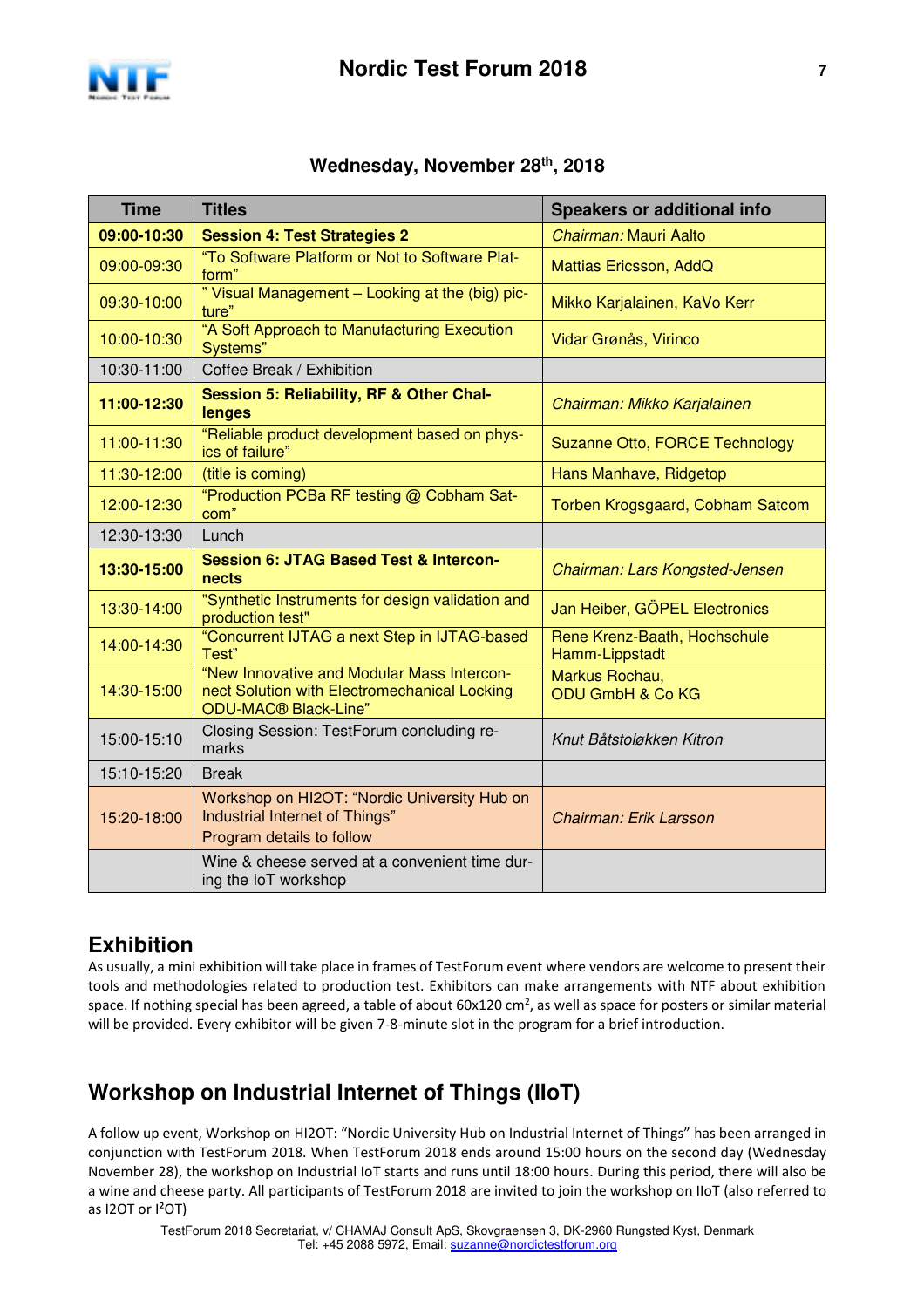



The workshop is arranged by HI<sup>2</sup>OT, a Nordic University collaboration on Industrial IoT aiming at increasing capacity in the participating organizations in Industrial IoT research by creating a critical mass to facilitate the development of a world-leading Nordic research environment

The HI<sup>2</sup>OT, Nordic University collaboration includes the following universities:

- DTU, Technical University of Denmark, Denmark
- Lund University, Sweden
- KTH Royal Institute of Technology, Sweden
- Aalto University, Finland
- NTNU Norwegian University of Science & Technology, Norway

The workshop will include members of the partner organizations, invited industrialists and participants of TestForum 2018.

# **Registration and hotel booking**

The **Conference Fee** for participation in TestForum 2018 are as Follows:

| $\bullet$ A: | NTF Member                                              | <b>EUR 450</b> |
|--------------|---------------------------------------------------------|----------------|
| $\bullet$ B: | Non-Member                                              | <b>EUR 525</b> |
| $\bullet$ C: | Student (with valid student ID)                         | EUR 250        |
| $\bullet$ D: | Exhibitor, i.e. want to exhibit in the small exhibition | <b>EUR 850</b> |

Please indicate, when you register, which category you register in.

The fee includes participation, food (lunch & dinner) and refreshments from Tuesday morning to Wednesday afternoon as well as forum proceedings (available on USB memory stick). The Exhibitor fee of EUR 850 also includes the participation of a single person.

The seminar fee will be invoiced directly to the organization, from which the participant comes. In the event of cancellation after the final registration date, or in the event of failure to appear, the entire fee is still due. On request, another person from the same organization can participate instead.

Hotel accommodation is available at the conference hotel. The hotel rooms are booked through the TestForum 2018 seminar registration, but the room rate is paid directly by each participant to the hotel (i.e. not included in the seminar fee). The room rate is DKK 1238 (EUR 166) single room and DKK 1538 (EUR206) double room per night, including breakfast.

Booking of rooms at the conference hotel is not mandatory for participation at the seminar

The r**egistration deadline is Thursdayay 25th, October, 2018**, in order **to guarantee hotel room**. **Registration after this date is also possible**. However, we cannot guarantee that hotel rooms are available at the conference hotel and the special room rate may no longer be valid.

Registration for TestForum 2018 can be done through the NTF website by using the following link.

• [http://www.NordicTestForum.org](http://www.nordictestforum.org/)

Alternatively, one can contact the TestForum secretariat at

Att.: Suzanne Holte Tel.: +45-2088 5972 Email: [suzanne@nordictestforum.org](mailto:suzanne@nordictestforum.org)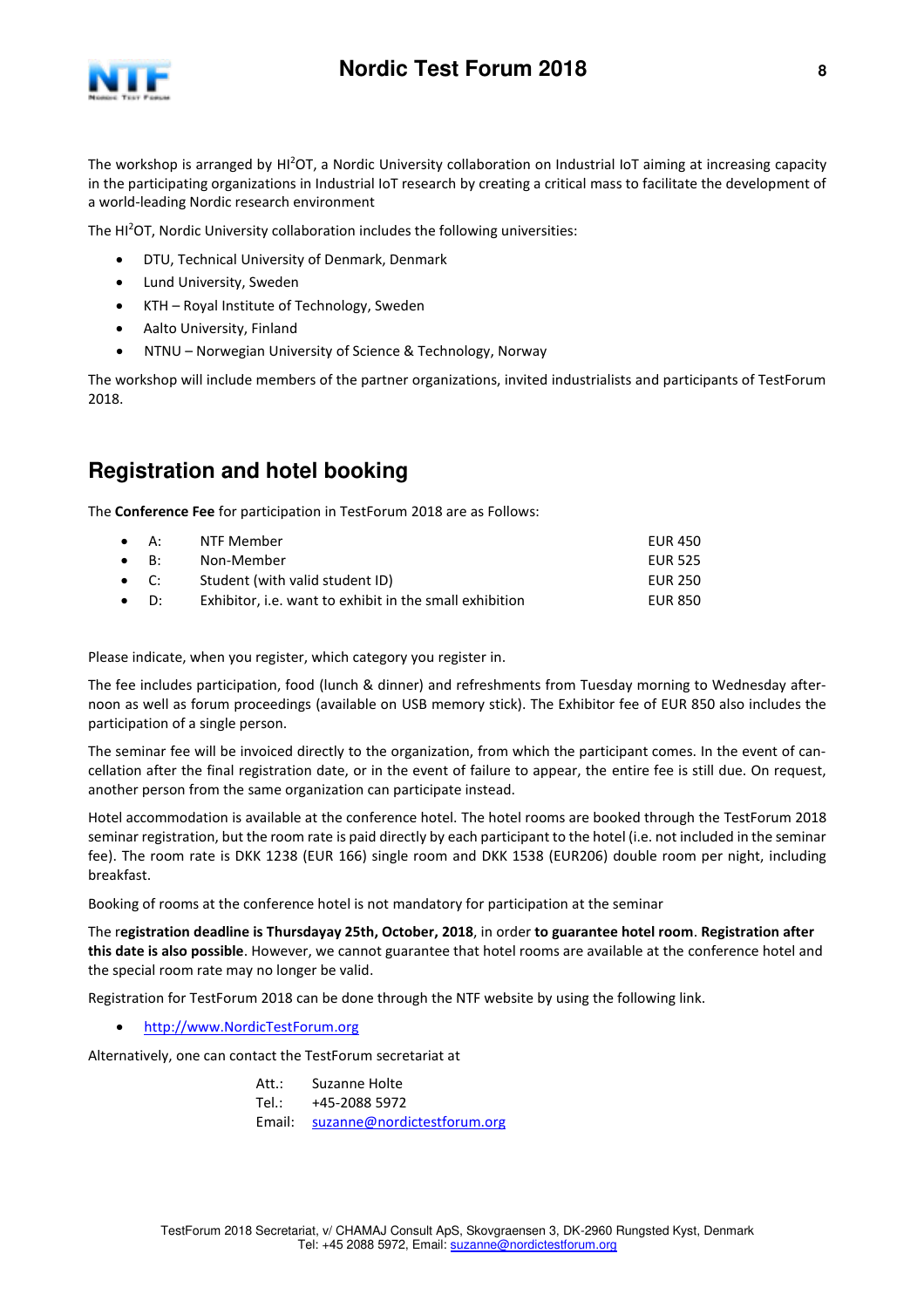

# **Comwell Borupgaard,** Snekkersten, Denmark

Located in beautiful North Zealand (Nordsjælland), you find one of the most attractive hotel and conference centers in Denmark. An old manor house with the addition of a new, modern-style wing creates a unique atmosphere combining old fashioned charm with completely modern facilities.

Comwell Borupgaard offers 158 bright, comfortable rooms including 4 suites, two fine restaurants and a banqueting hall (seating capacity 450), indoor pool, fitness center and beautiful surroundings. The charming city of Elsinore (Helsingør) with Hamlet's castle Kronborg, Sweden and Louisiana Museum of Modern Art are all close by.

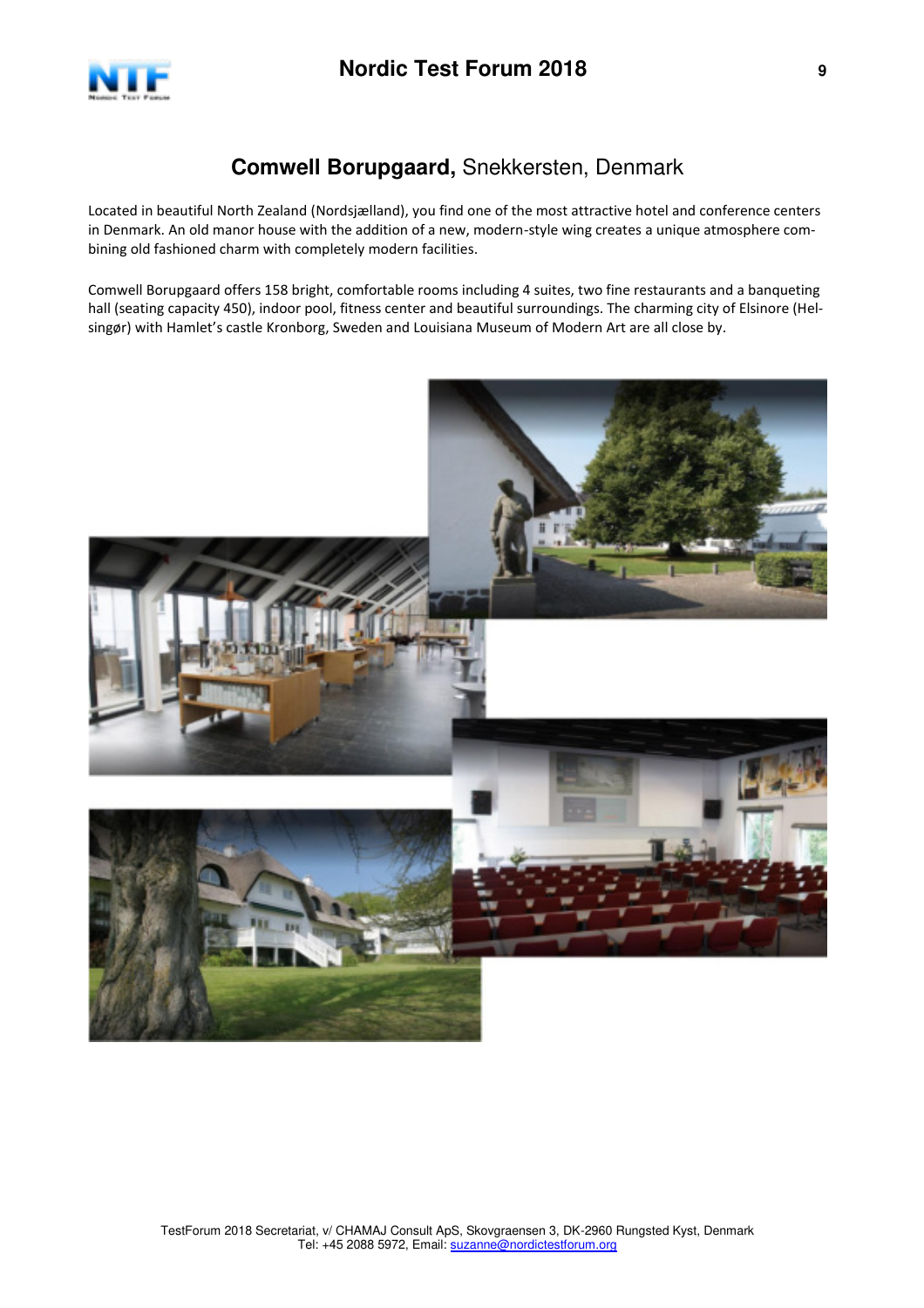

## **Transport to Comwell Borupgaard**

Comwell Borupgaard is located 400 m from Oeresund (Øresund), about 40 km North of Copenhagen (København) and 3½ km South of the city center of Elsinore (Helsingør).

*Copenhagen(København).* If you arrive from Copenhagen, it is quite easy to come by public transportation. Take the train on the coastal route (Kystbanen), direction Elsinore (Helgingør). You may leave from the Central Station, from stations at Nørreport or Østerport or other stations on the costal line. Trains are leaving every 20 minutes. The trip to Snekkersten is about 45 minutes. Snekkersten is the second but last station before Elsinore. Upon arrival at Snekkersten, leave the station towards North, step across the street and here you see the small lane leading up to Comwell Borupgaard. You will have to walk about 250 m.

*Kastrup, Copenhagen Airport*. You may take public transportation. Take the train, one level down from the arrival hall, direction Elsinore (Helgingør) via Copenhagen Central Station. The trip takes 1:05 hours. Normally you need not change at Copenhagen Central Station but can remain in the same train. Follow the same procedure as above (Copenhagen).

*Elsinore (Helsingør).* Take the train Southbound for Copenhagen one station and get off at Snekkersten, or get a taxi for the 3½ km ride. (Ferries to and from Sweden leave every 20 minutes from Elsinore to Hälsingborg in Sweden. The ferry to Oslo may be boarded at Hälsingborg).

*By Car via Motorway E47/E55*. Drive North, direction Elsinore (Helsingør). When the motorway ends, continue straight on towards Elsinore on the Kings Road (Kongevejen). At the second roundabout turn right towards Snekkersten following O3, "Klostermosevej". Drive about 1½ km until you reach a railway viaduct. Do not go under this but turn left on "Nørrevej". After about 800 m you reach the entrance for Comwell Borupgaard on your left.

*By Car on the Coastal Road (Strandvejen)*. Halfway between the 38 km milestone, at Skotterup, og the 39 km milestone, at Snekkersten, you see a road, "Klostermosevej" leaving in the direction of Northwest (opposite th coastal side). Follow this about 650 m until you have passed under two railway viaducts. Now turn right on "Nørrevej". After about 800 m you see on your left the entrance to Comwell Borupgaard.